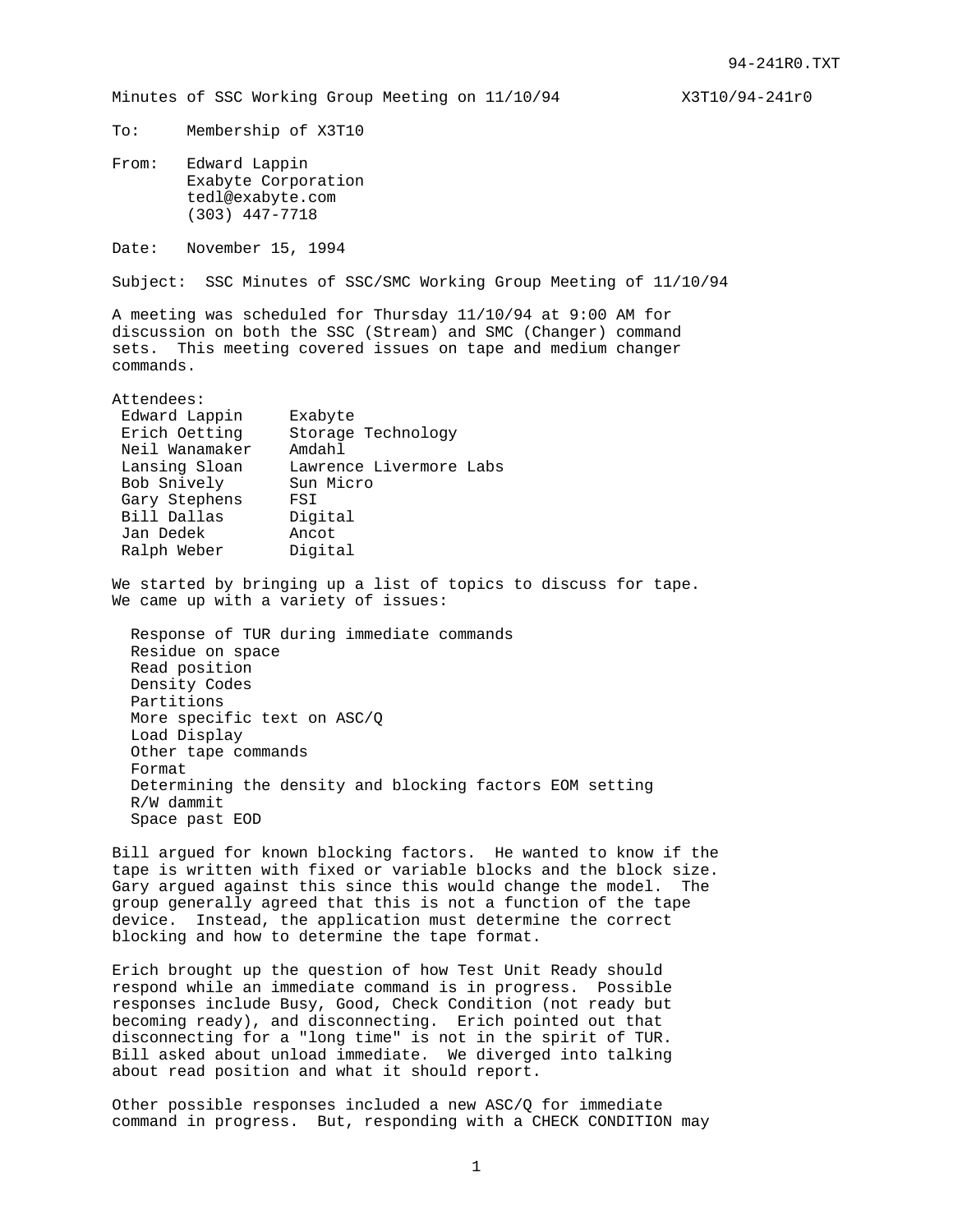break current implementations. Also, it is reasonable for Read Position to disconnect for the duration of the immediate command. The possibility of progress indication was raised. This would use the sense-key specific part of the Request Sense data to indicate the state of the immediate command. Commands we thought about for this discussion were Rewind, Verify, Erase, Locate, Format, Load, and Unload.

Bill also pointed out that Read Position should be required to allow multi-initiators to determine where the tape is located when a new initiator accesses the drive. He wants Read Position to be mandatory. Gary pointed out that if the BIS bit in page 10h of the mode data is set, then Read Position should be supported. I agreed and noted that a device can report BPU if the block position is unknown.

We agreed that Read Position should be mandatory.

Erich asked that two bits be added to the short Read Position data, to indicate that the number of blocks in the buffer and the number of bytes in the buffer are respectively invalid. I agreed to write up a proposal adding these bits.

Getting back to TUR, Gary asked that it be stated in the model (explicitly) that the logical unit is ready if the tape is mounted. After more discussion, the rules seem to boil down to the following:

- 1. If the volume is being mounted or unmounted, the device shall return CHECK CONDITION to a TUR command, with an appropriate status (depends if unloading or loading).
- 2. If the volume is mounted, the device shall return GOOD STATUS in response to a TUR.
- 3. If the volume is not mounted, the device shall return NOT READY in response to a TUR.

[The ASC/Q are set to appropriate values when CHECK CONDITION is returned].

For Read Position, the BPU (and MPU) bits are set when the immediate command is in process.

Additionally, a request sense during an immediate command shall return a Sense Key of 0 (No Sense) with an ASC/Q of 00, 16 indicating IMMEDIATE COMMAND IN PROGRESS when no other sense is available. The Sense Key specific data, if present, indicates the progress of the immediate command (as a fraction of 65536, as specified in the Request Sense Command description).

I will write up a proposal on the required ASC/Q.

We discussed space and the residual on a backwards space and it was unanimously agreed that the residual shall be greater than or equal to 0.

I will clarify in SSC that a failed locate command does not guarantee the position (this is also true of a failed partition change).

We talked about density codes. I noted that we are using up the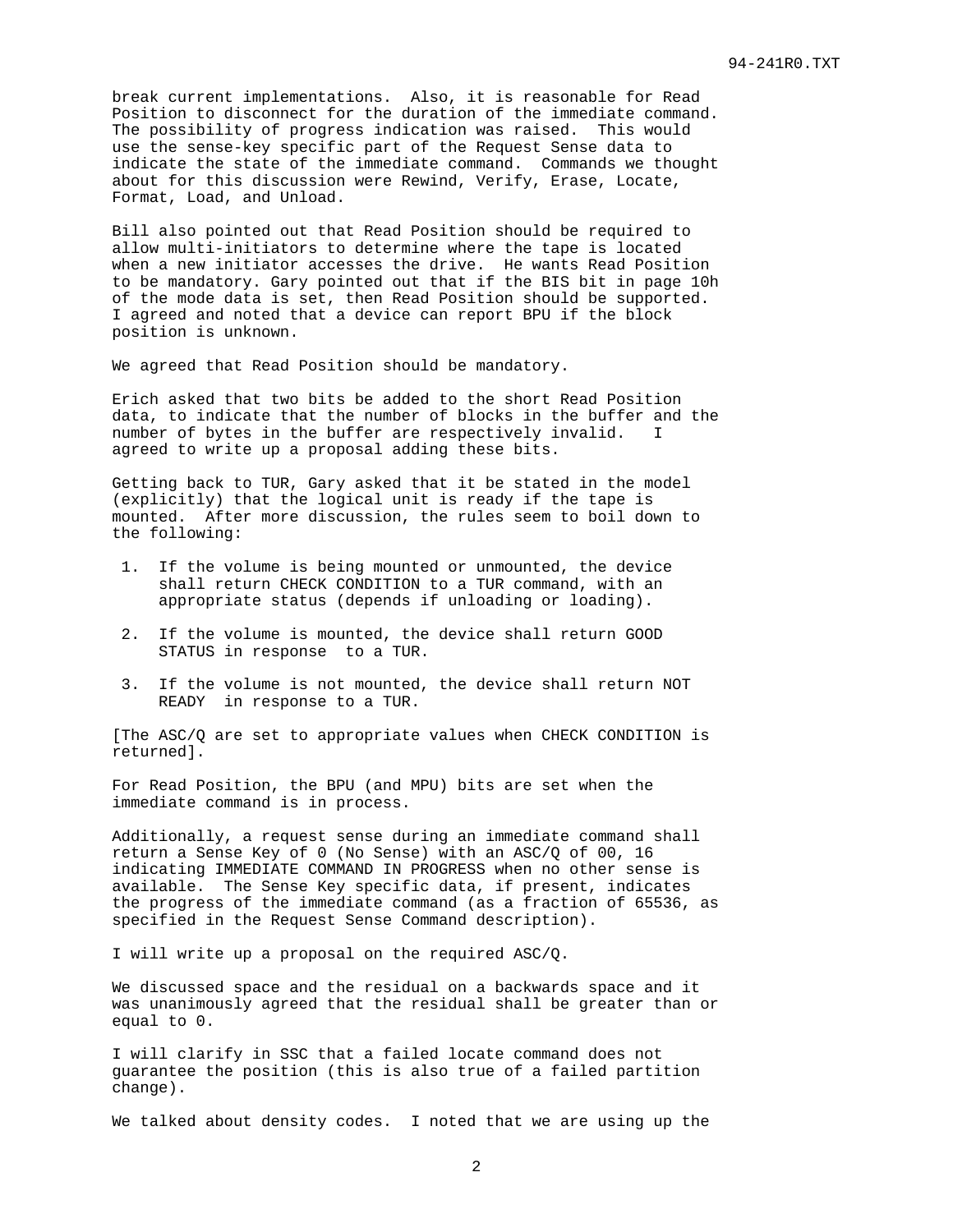density codes (there were 21 in SCSI-2 and there are about 45 now). We have space for 126. The thought was we should use the format and compression algorithm to differentiate formats. However, this has a drawback in that many initiators use the density code to select but not the format. I stated that we should consider using Vendor Unique (ugh) density codes as required to allow initiators to select different formats.

Also, we were thinking that page 10h of the mode data should be mandatory. However, we need to think about this since we couldn't quite agree on this issue.

Erich asked about Load Display. Currently, tape devices with displays use a vendor-unique command to load the display. Gary and I pointed out that this may not be practical since the display has characteristics which really require a model. This degenerated into the idea that we need a new command set. The result was we will leave it vendor unique.

I will add the format medium command (94-146R3) to SSC.

For partitions, Gary wants more of them. He is going to write a proposal for adding more partitions. This may require a new command and modifying the Locate command. Meanwhile, I will work on the wording of 94-152R0 (partitions). Gary pointed out I need to change some text in the density code section. We agreed and I will also be enhancing the text.

Bill still wants block information (blocking factor for the device). He is concerned about the lack of labels for tape data. However, the rest of us think that this is a defect in the tape data definition for the applications, not SCSI. Erich and I argue that fixed and variable blocks are not differentiated by the device and the tape does not contain the blocking factor information at the start of the tape (the block size can change at any time for most tape drives). Bill pointed out that QIC drives may not support a range of block sizes. Gary pointed out that only supporting some block sizes and reporting the range in Read Block Limits is in violation of the model. The rest of us agreed with Gary.

We agreed that EOM should only occur if we are past Early Warning or if an action causes the end of the tape to be hit (ie, positioning to block 0 by spacing back only causes EOM if the space residual is greater than 0). A successful space back to 0 should never generate EOM.

Bill brought up Read and Write Dammit. This is a mode where the drive does not report errors on read or write and gives the initiator whatever data it has. We also diverged into reading past EOD (the case when the user accidentally writes at the front of the tape and wants to recover gigabytes past the new data).

[Note: we need a better name for R/W Dammit]

All of this resulted in the idea we should have bits in Read and Write to set this special data mode (but not in verify). I will write a proposal.

Additionally, a new space mode, namely space from EOD to the next data, will be added. I will also write up a proposal. Note that we will not space from EOD to data if we are not at EOD and this